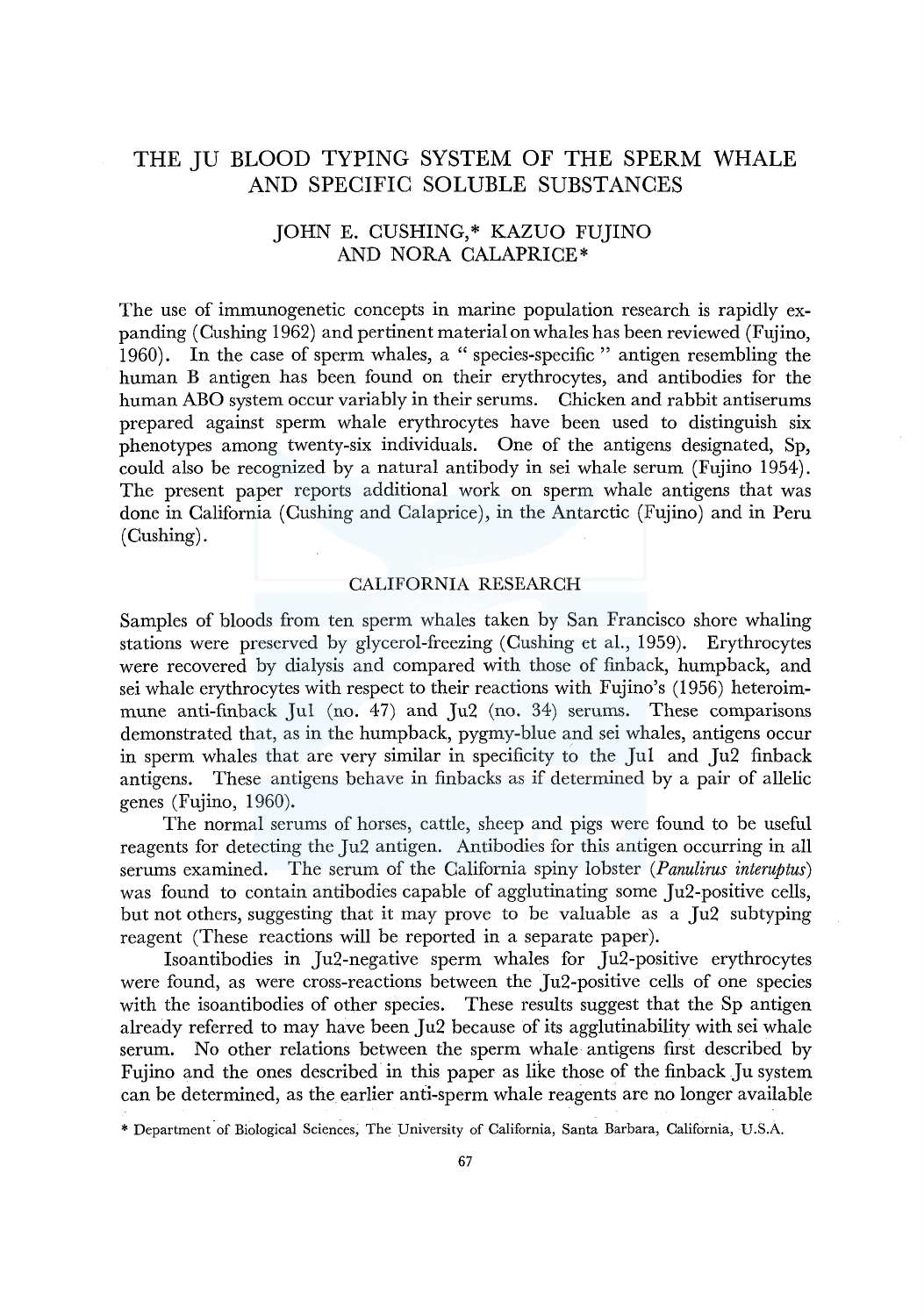for comparison.

The results given in the above section, together with relevant observations reported in earlier papers, establish the possibility of using the readily available reagents in normal serums for comparison of Ju2-positive reactions among sperm and other whale species in different parts of the world. The results of two such studies are given below.

### ANTARCTIC RESEARCH

Data on the Ju system of blood types in Antarctic populations of sperm whales was obtained by Fujino while he served as biologist aboard the factory ship, Kyokuyomaru No. 2 during the 1960/61 whaling season. Samples were taken from the heart of all but a few whales at an average time of eight hours post-mortem in sea and air temperatures which fluctuated within a few degrees of zero centigrade. The exceptional samples came from large clots of blood within the body cavity. Nine volumes of sample were added to one volume of the usual collecting solution. This consists of 8.5 gm. NaCl, 50 gm. of sodium citrate and 0.5 gm. of the antimicrobial

| Undiluted<br>serums: |                                       |     |        |        |      |        |     | Ju2-positive cells |     |      |     |            |       |   | Ju2-negative | cells |
|----------------------|---------------------------------------|-----|--------|--------|------|--------|-----|--------------------|-----|------|-----|------------|-------|---|--------------|-------|
|                      |                                       | 100 | 6      | 8      | 120  | 124    | 110 | 101                | 111 | 90   | 78  | 152        | 163   | 7 | 95           | 154   |
| Ju2-neg.             | 95                                    | #   | 卌      | #      | ₩    | ₩      | ╫   | ₩                  | ╫   | ₩    | ╫   | $^{\rm +}$ | $\pm$ | 士 |              |       |
| serum                | 154                                   | 卌   | $^+$   | $+$    | ₩    | 卌      | ╫   | ₩                  | #   | $^+$ | $+$ | $^+$       | 土     |   |              |       |
|                      | 163                                   | $+$ | $+$    | $^+$   | $^+$ | $^+$   | $+$ | $+$                |     |      |     |            |       |   |              |       |
|                      | 152                                   | $+$ | $^{+}$ | $^{+}$ | ₩    | $^{+}$ | $+$ | $+$                |     |      |     |            |       |   |              |       |
|                      | 101                                   | $+$ | $+$    | #      | ╫    |        |     |                    |     |      |     |            |       |   |              |       |
| Ju2-pos.             | 110                                   | $+$ | ┿      | $+$    |      |        |     |                    |     |      |     |            |       |   |              |       |
| serum                | 124                                   | $+$ | $+$    | --     |      |        |     |                    |     |      |     |            |       |   |              |       |
|                      | 111                                   |     |        | 士      |      |        |     |                    |     |      |     |            |       |   |              |       |
|                      | 120                                   |     |        |        |      |        |     |                    |     |      |     |            |       |   |              |       |
|                      | 100                                   |     |        |        |      |        |     |                    |     |      |     |            |       |   |              |       |
|                      | $*$ $\Omega$ go absounting in Table 9 |     |        |        |      |        |     |                    |     |      |     |            |       |   |              |       |

| TABLE 1. ISOAGGLUTINATION OF VARIOUS WHALE ERYTHROCYTES |                      |  |  |  |  |  |  |  |  |  |  |
|---------------------------------------------------------|----------------------|--|--|--|--|--|--|--|--|--|--|
|                                                         | BY UNDILUTED SERUMS* |  |  |  |  |  |  |  |  |  |  |

\* See absorptions in Table 2.

These reactions show that subtypes exist among Ju2-positive cells and that the weaker subtypes can contain isoantibodies for stronger ones. Serums and cells of whales 95 and 154 are representative of those of all  $Ju$  2 negative whales  $\#$  symbolizes strong agglutination, ranging through  $+$  and  $+$  to  $-$  for no agglutination.

guanofuracin per liter of water. These samples remained in good condition for thirty days or longer under refrigeration. Serums of such samples showed little hemolysis, and had no opportunity to become mixed with other tissue fluids.

Each sample was tested with the same normal bovine serum, using conventional saline agglutination techniques. Agglutination was taken as evidence of the presence of Ju2 antigen. All Ju2 positive samples, together with various negative ones, were subsequently compared as to their reactions with normal horse serum, the same unabsorbed anti-finback serums used by Cushing and Calaprice, and the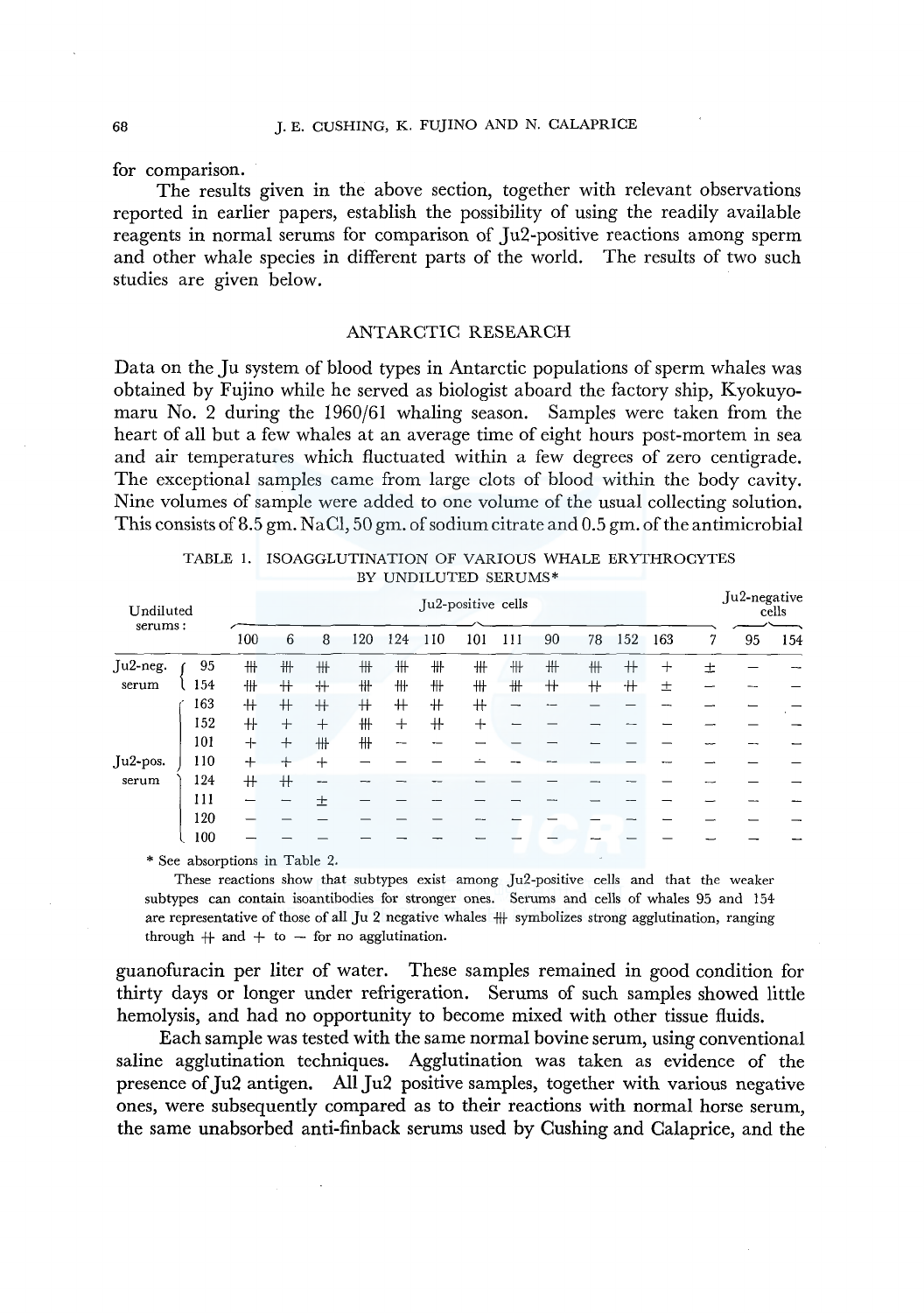### JU BLOOD TYPING SYSTEM AND SOLUBLE SUBSTANCES

### TABLE 2. EXAMPLES OF ABSORPTIONS OF CATTLE SERUM (NO. 25) THAT SHOW SUBTYPE DIFFERENCES AMONG JU 2-POSITIVE SPERM WHALES\*

|             | Reactions with unabsorbed serum, dilutions:<br>Cells : | 1:2 | 1:4 |   | $1:8$ 1:16 1:32 1:64 |   |   |             | Absorbing<br>Cells : | Reactions with absorbed serums diluted<br>100 | one in eight<br>124 | Test Cells<br>111 | 95 |
|-------------|--------------------------------------------------------|-----|-----|---|----------------------|---|---|-------------|----------------------|-----------------------------------------------|---------------------|-------------------|----|
|             | 100                                                    | ╫   | ╫   | ╫ | ╫                    |   | 十 |             | 100                  |                                               |                     |                   |    |
| Ju2         | 124                                                    | ╫   | ╫   | ╫ | ₩                    | ╫ |   | Ju2.        | 124                  | ╫                                             |                     |                   |    |
| pos.        | 111                                                    | ╫   | ╫   | ₩ | +                    | ⊷ |   | pos.        | 111                  | 卅                                             | ╫                   |                   |    |
|             |                                                        | 卄   | $+$ | ≁ | --                   |   |   |             |                      | ₩                                             | #                   | ╫                 |    |
| Ju2<br>neg. | 95                                                     |     |     |   |                      |   |   | Ju2<br>neg. | 95                   | ╫                                             | ╫                   | ╫                 |    |

\* Also see Table 1 for reactions of these red cells with various whale normal serums.



Fig. 1. Localities where sperm whales were taken by Kyokuyo-maru No. 2. in the 1960/61 whaling season.

69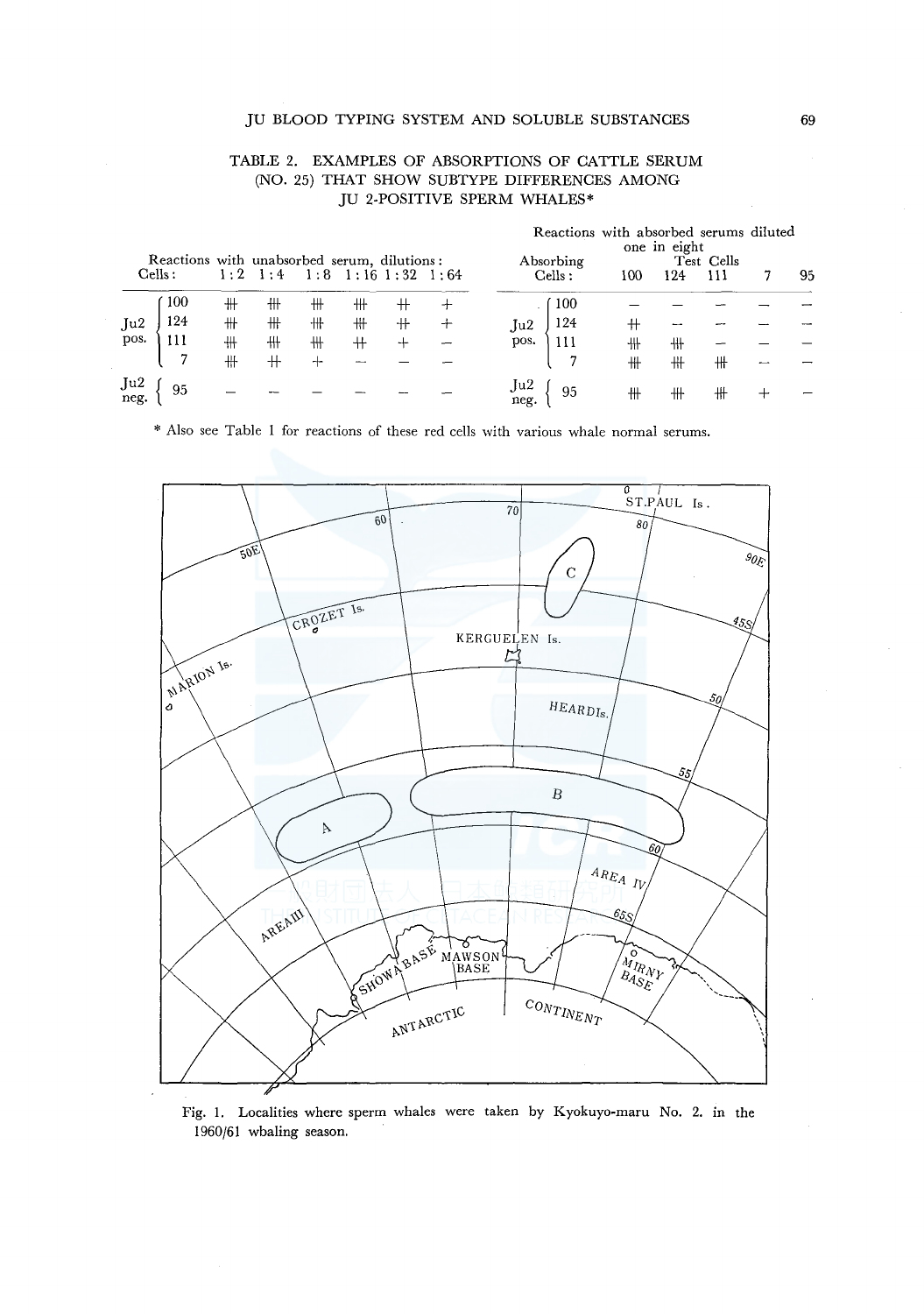isoantibodies in a single sperm whale serum. These comparisons continued to confirm the usefulness of normal animal serums as reagents for the detection of the Ju2 antigen on erythrocytes.

Isoantibodies for Ju2-positive cells were found in all Ju2-negative serums examined (one hundred and twenty-seven). In the weaker Ju2-positive subtypes were detected isoantibodies for the stronger Ju2 subtypes as showin in Table 1. Isoantibodies for Jul-positive cells were not found.

All Ju2-positive samples from areas A and B (see Fig. 1), having been collected within a span of twenty-eight days, were compared with respect to their ability to absorb bovine serum. These absorptions showed that Ju2-positive cells exist as a series of at least four subtypes (Table 2). No subtypes of Ju2-negative cells were found following absorption of antifinback Jul reagent with cells from forty-six negative samples. Experiments were performed on the reactions of antibodies eluted from erythrocytes following absorption of bovine and anti-finback Jul serum. These will be reported in detail in connection with other related studies.

One whale was found that appeared to be a blood group chimera in that its cells consisted of a mixture of Ju2-positive and Ju2-negative cells as determined by microscopic examination of agglutionations, and by hemolytic tests.

| TABLE 3.                    |                  |                |       | ANTARCTIC SPERM WHALES* |        |                |        | FREQUENCY OF OCCURRENCE OF BLOOD TYPES OF THE |                   |  |  |
|-----------------------------|------------------|----------------|-------|-------------------------|--------|----------------|--------|-----------------------------------------------|-------------------|--|--|
| Blood types                 |                  | Area A         |       |                         | Area B |                | Area C |                                               | Sum of all whales |  |  |
|                             |                  | Act. no.       | Freq. | Act. no.                | Freq.  | Act. no. Freq. |        | Act. no. Freq.                                |                   |  |  |
| Ju2-negatives               |                  | 105            | 0.898 | 95                      | 0.969  | 15             | 0.882  | 215                                           | 0.927             |  |  |
|                             | Ju2 <sub>1</sub> |                |       |                         |        | -1             |        | 3                                             |                   |  |  |
| Ju2-positives,              | Ju2 <sub>2</sub> | $\overline{2}$ |       | $\Omega$                |        | $\Omega$       |        | $\overline{2}$                                |                   |  |  |
| separated by<br>subtypes.** |                  |                | 0.102 |                         | 0.031  |                | 0.118  |                                               | 0.073             |  |  |
|                             | Ju2 <sub>3</sub> | 8              |       |                         |        |                |        | 10                                            |                   |  |  |
|                             |                  |                |       |                         |        |                |        |                                               |                   |  |  |
|                             | Ju2 <sub>4</sub> |                |       |                         |        | $\mathbf{0}$   |        | 2                                             |                   |  |  |
| Sum                         |                  | 117            | 1.000 | 98                      | 1.000  | 17             | 1.000  | 232                                           | 1,000             |  |  |

ANTARCTIC SPERM WHALES\*

\* See Fig. I for area limits

\* \* Symbols of four subtypes of Ju2-positives were named in accordance with those in finbacks (Fujino, 1962).

The frequencies of Ju2-positive cells in population samples from the different Antarctic areas shown in Fig. 1 are given in Table 3. These are arranged accrding to subtype differences and suggest that larger samples will show that the sperm whale population of area A may differ from those of B and C.

## PERUVIAN STUDIES

Sperm whale Ju blood types were studied in Peru by Cushing during July-August 1960 at the shore whaling station of Cia Balleneria Del Norte, Tierra Colorado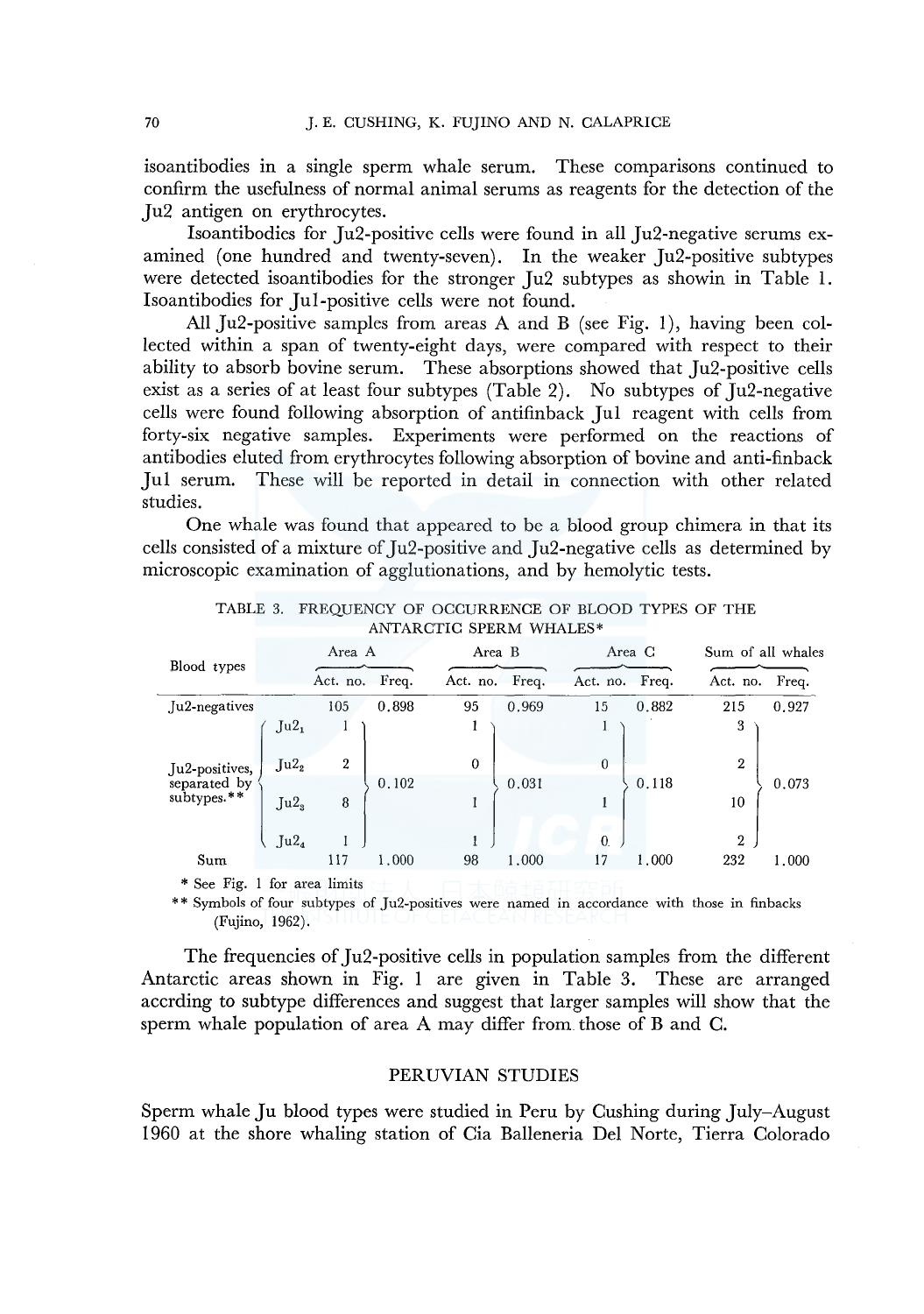Bay, Paita, Peru. Whales were fished twenty to ninety miles off-shore and usually had been dead twelve to thirty hours before flensing. Blood samples were taken from various flensing cuts in the musculature, it being impractical to obtain heart blood as was done by Fujino. Whales in which decomposition was apparent were not sampled.

The erythrocytes obtained were in good condition, but the serum showed much hemolysis and was subject to mixt with fluids from the muscle tissue. A few milligrams of streptomycin and sulfathiazole were mixed with each 100 ml. sample, which kept well for several days refrigerated.

Conventional slide agglutination tests were used, being scored in a range between  $-$  for no reaction through  $\mathbb{H}$  for the strongest agglutination. (Note that the score of agglutinations given by Fujino does not extend beyond  $\mathcal{F}$ . Study of the same materials by both authors while together in Tokyo showed this difference in convention had no effect on interpretations of the data obtained). Reagents used included the same anti-finback and stock of normal domestic animal serums referred to in the foregoing sections of this report. Emphasis on the Peruvian work centers on the reactions of erythrocytes with a pool of horse serum. As in previous work, saline controls were run on all cell suspensions to avoid possible error through autoagglu tionation.

The horse serum readily distinguished two types of individuals. Cells reacting strongly were classified as Ju2-positive, those at dilutions of serum at one in five or less as Ju2-negative. Reactions with the anti-fin whale heteroimmune serums confirmed this classification.

As the first whale typed gave a strong positive reaction and the next three gave negative reactions, it looked as if the frequency of Ju2-positive cells would be readily obtained. However, a new phenomenon was encountered early in the investigation that showed this would be impossible to achieve within the time available. This phenomenon was the observation that five different samples which initially reacted as Ju 2-negative, changed type over a period of days and became Ju2-positive. In contrast, eight other Ju2-negative cells did not change type, nor did any Ju2-positive cells become negative.

As the changes occurred in spite of refrigeration and the presence of antibiotics, were Ju specific, and took place in samples in good condition, it seemed unlikely that they were due to microbial actions (Stormont et al., 1960).

The possibility that the erythrocytes had acquired a specific soluble Ju2 substance (hereafter Ju2 SSS) from the serum or tissues was therefore investigated. Such substances were first described by Stormont who showed that the J types of cattle erythrocytes are determined by SSS in the blood plasma (Stormont, 1949). They have subsequently been found in man, sheep and other domestic species (An introduction to recent literature on soluble blood group antigens will be found in Sneath et al., 1959, Stone, 1962, Stormont et al, 1960, and Race et al., 1958). Limited observations on sperm whale human B-like antigen and on the finback Ju system have already suggested their occurrence in cetaceans (Cushing et al., 1959, Fujino, 1960).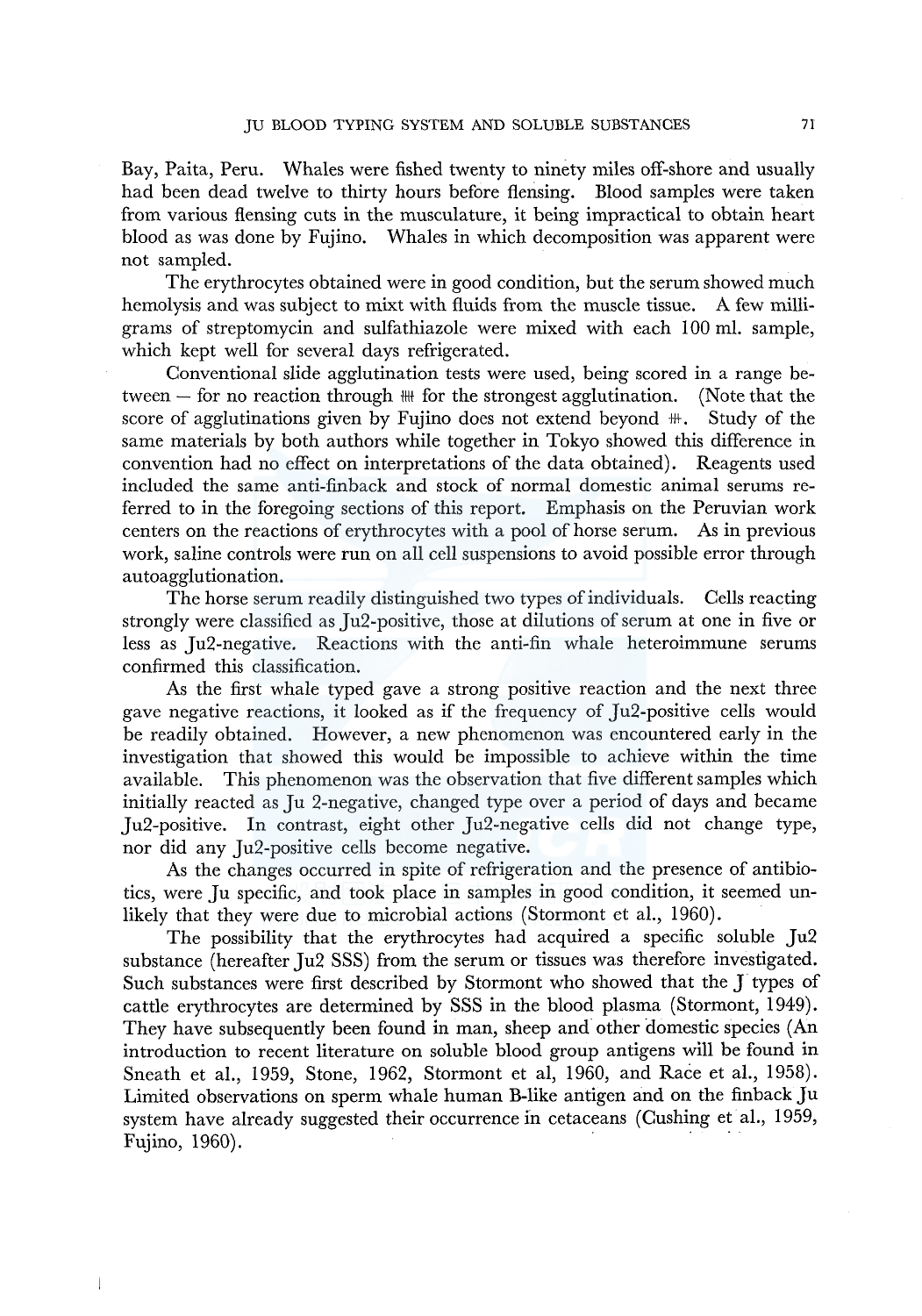Table 4 shows the reactions of the whales that changed type. While circumstances did not permit an extensive series of experiments, several kinds of observations were made which indicate that the type of change was actually due to postmortem coating of erythrocytes with Ju2 SSS.

The first of these observations was the demonstration that Ju2 SSS capable of inhibiting the reactions of horse serum with Ju2-positive cells occurs in the serums of whales that changed types, and in examples of other positive whales (Table 5). The failure of inhibition with respect to certain combinations of cells and serums can be reasonably explained as due to subtype differences among the reactants involved. Serums of four whales typed as Ju2-negative did not inhibit the action

| Whale<br>nos:    | 1:5    | 1:10            | Horse serum dilutions<br>1:20 | 1:40    | 1:80   | 1:160  | Date tested,<br>1960 |
|------------------|--------|-----------------|-------------------------------|---------|--------|--------|----------------------|
| $\boldsymbol{3}$ |        |                 |                               |         |        |        | $7 - 31$             |
| 3                | 卌      | 卌               | ₩                             | 卄       | $+$    |        | $8 - 2$              |
| $*3$             |        |                 |                               |         | --     |        | $8 - 18$             |
| 19               | ⊹      | <b>Marine</b>   |                               | ---     |        |        | $8 - 3$              |
| 19               | ₩      | ₩               | ₩                             | 卌       | ╫      | $^+$   | $8 - 5$              |
| 19               | 卌      | 卌               | 卌                             | ₩       | ₩      | $+$    | $8 - 15$             |
| 21               |        | <b>Service</b>  |                               |         |        |        | $8 - 3$              |
| 21               |        |                 |                               |         |        |        | $8 - 5$              |
| 21               | $^+$   | $+$             | $+$                           | $^{+}$  |        |        | $8 - 7$              |
| 21               | ₩      | ₩               | ₩                             | $\!+\!$ | $+$    | $^{+}$ | $8 - 15$             |
| $5 - 5$          | $^{+}$ |                 |                               |         |        |        | $8 - 6$              |
| $5 - 5$          | $+$    | ╫               | $^{+}$                        | 土       | --     |        | $8 - 7$              |
| $5 - 5$          | ╫      | $^{\mathrm{+}}$ | $+$                           | $+$     | $^{+}$ |        | $8 - 9$              |
| $5 - 5$          | ₩      | ₩               | ₩                             | ╫       | $+$    |        | $8 - 13$             |
| $4 - 3$          |        |                 |                               |         |        |        | $8 - 5$              |
| $4 - 3$          | ₩      | ₩               | #                             | ₩       | $\pm$  |        | $8 - 9$              |

| TABLE 4. REACTIONS SHOWING CHANGE IN JU TYPE OF THE |  |
|-----------------------------------------------------|--|
| ERYTHROCYTES OF INDIVIDUAL WHALES                   |  |

\* This sample represents cells recovered from an aliquot of 3 blood frozen in glycerol citrate and recovered by dialysis Aug. 18. The cells had not become positive during this time, in contrast to the change in unfrozen cells.

of horse serum. Account was taken of the occurrence and action of isoantibodies in these and other serums where these antibodies might have complicated results.

Another kind of supporting evidence are the results of some absorptions of horse serum involving the erythrocytes of some of the whales that changed types, and which are shown in Table 5 to have  $\text{Iu2 SSS}$  in their serums (Table 6). These absorptions show that, as in the inhibition tests, individual variations exist in the reactions of different erythrocytes with different serums. The relations between 19 and 21 are strikingly similar in both kinds of experiments. Cells 4-1 and 5-6 removed antibodies agglutinating some other kinds of cells while not agglutinating to any degree in unabsorbed horse serum themselves ; also that the serums of these cells were capable of inhibition (Table 5). This is a situation similar to that reported for certain of the cattle J types (Stormont et al., 1960, Stormont, 1962).

A third kind of experiment further supports the possibility that the type changes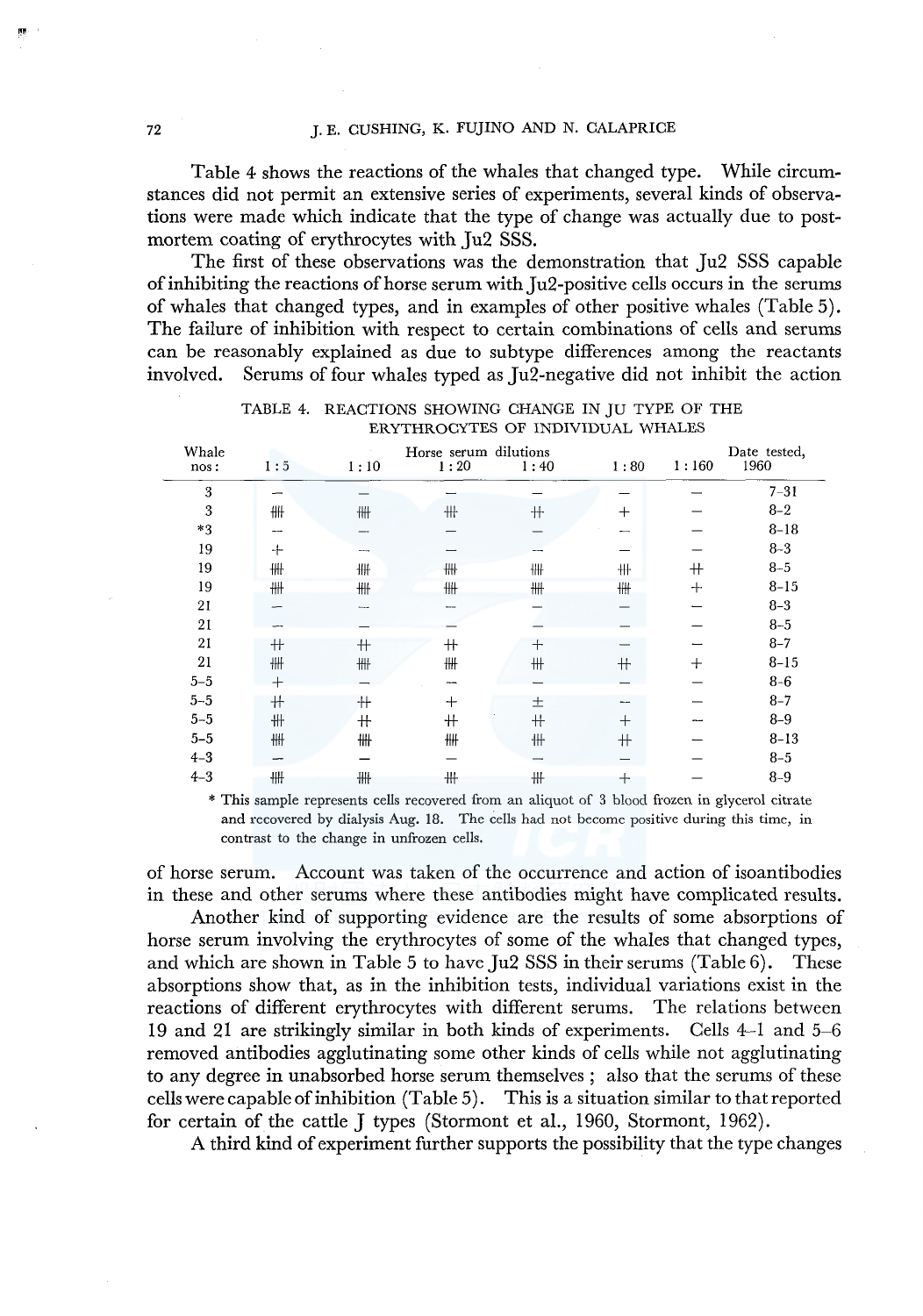| Test<br>cells | horse<br>serum<br>only | *21 | $*4-3$ | $*5-5$                                                                                    | $*0-3$ | $0 - 1$ | $5-6$ | $4-1$ | $*19$ |
|---------------|------------------------|-----|--------|-------------------------------------------------------------------------------------------|--------|---------|-------|-------|-------|
| $5 - 5$       | ╫╫                     |     |        |                                                                                           |        | ┿       | $^+$  | $^+$  | ╫╫    |
| $4 - 3$       | ╫╫                     |     | -⊦     | ∸                                                                                         | -1-    |         | $+$   | $^+$  | ₩     |
| 21            | ₩                      |     | ╫      | ₩                                                                                         | ╫      | ╫╫      | ╫╫    | ╫╫    | ₩     |
| $0 - 1$       | ╫╫                     | ╫╫  | ₩      | ₩                                                                                         |        |         | ╫     | ╫     | ᆠ     |
| 19            | ₩                      | ╫╫  | #      | ₩                                                                                         | ∸      |         | $^+$  | ╈     | $^+$  |
|               |                        |     |        | Horse serum diluted one in ten plus individual whale serums (excepting first column which |        |         |       |       |       |

### TABLE 5. EXAMPLES OF THE INHIBITION OF HORSE SERUM BY SERUMS FROM JU2-POSITIVE WHALES. THOSE THAT CHANGED TYPE ARE INDICATED BY AN ASTERISK

shows the reactions of horse serum alone). One drop of whale serum was added to one drop of horse serum for each test. Cells were added fifteen minutes later and readings made after an additional twenty minutes.  $\#$  indicates strong agglutination and therefore no inhibition, while -indicates no agglutination and therefore complete inhibition. Note that homologous combinations 4-3, 5-5 and 19 did not show complete inhibition. No isoagglutinins for the cells used in the above tests were found in serums  $21, 5-5, 0-1, 5-6,$  and 19. Serums  $0-3, 4-3,$  and  $4-5$  were not tested for isoagglutinins. Four Ju2-negative serums  $(0-2, 0-4, 4-5,$  and  $11-7)$  were found to contain isoagglutinins for the above cells, and did not inhibit the agglutination of these cells by horse serum.

TABLE 6. THE REACTIONS BETWEEN VARIOUS ABSORBED HORSE SERUMS AND ERYTHROCYTES

|                              | Absorbing      | Test cells |         |         |        |    |         |         |         |         |         |         |
|------------------------------|----------------|------------|---------|---------|--------|----|---------|---------|---------|---------|---------|---------|
|                              | cells          | $5 - 6$    | $4 - 5$ | $4 - 1$ | 19     | 21 | $4 - 3$ | $4 - 4$ | $8 - 3$ | $4 - 2$ | $5 - 5$ | $6 - 2$ |
| Unabsorbed<br>serum $(1:10)$ | none           |            |         | ┿       | ₩      | ₩  | ₩       | ₩       | ₩       | ╫╫      | ╫╫      | ╫       |
|                              | $19$ Ju2-pos.  |            |         | 土       | $\div$ | 卌  | ╫╫      | ₩       | ╫╫      | ₩       | ₩       | ┿       |
|                              | $21$ Ju2-pos.  |            |         |         | ₩      |    | --      | 卅       | ╫       | $^+$    | $^+$    | $^+$    |
| Absorbed<br>serums $(1:10)$  | $4-1$ Ju2-neg. |            |         |         | $^+$   | ╫  | $\pm$   |         |         |         |         |         |
|                              | $5-6$ Ju2-neg. |            |         |         | ₩      | ₩  | ╫       |         |         |         |         |         |
|                              | $4-5$ Ju2-neg. |            |         |         | ₩      | ₩  | ╫╫      |         |         |         |         |         |

Blank spaces in columns to right show that no tests were made. Serums were absorbed at room temperature with one-third volume of packed cells for thirty minutes. Results show the marked reciprocal relationship between 19 and 21 observed in inhibitions (table 5). Note that absorption with cells of 19 was not complete. Other heterogeneities are revealed suggestive of the subtypes found by Fujino. Note that cells 4-1 and 5-6, while reacting essentially negatively with horse serum, were still capable of removing some of the antibodies or other erythrocytes reacting with this serum.

observed were due to the coating of erythrocytes with Ju2 SSS. One experiment of this kind was performed by placing drops of washed erythrocyte suspensions from two Ju2-negative whales  $(10-2$  and  $11-7$ ) in drops of undiluted serum from a Ju2positive whale  $(11-11)$ . These mixtures were allowed to stand for twenty minutes, at the end of time which  $\pm$  traces of agglutination attributed to agglutinins other than those involved with the Ju system were observed. No agglutination occurred in saline controls of the cells or in the mixture of 11-11 cells with their homologous serum.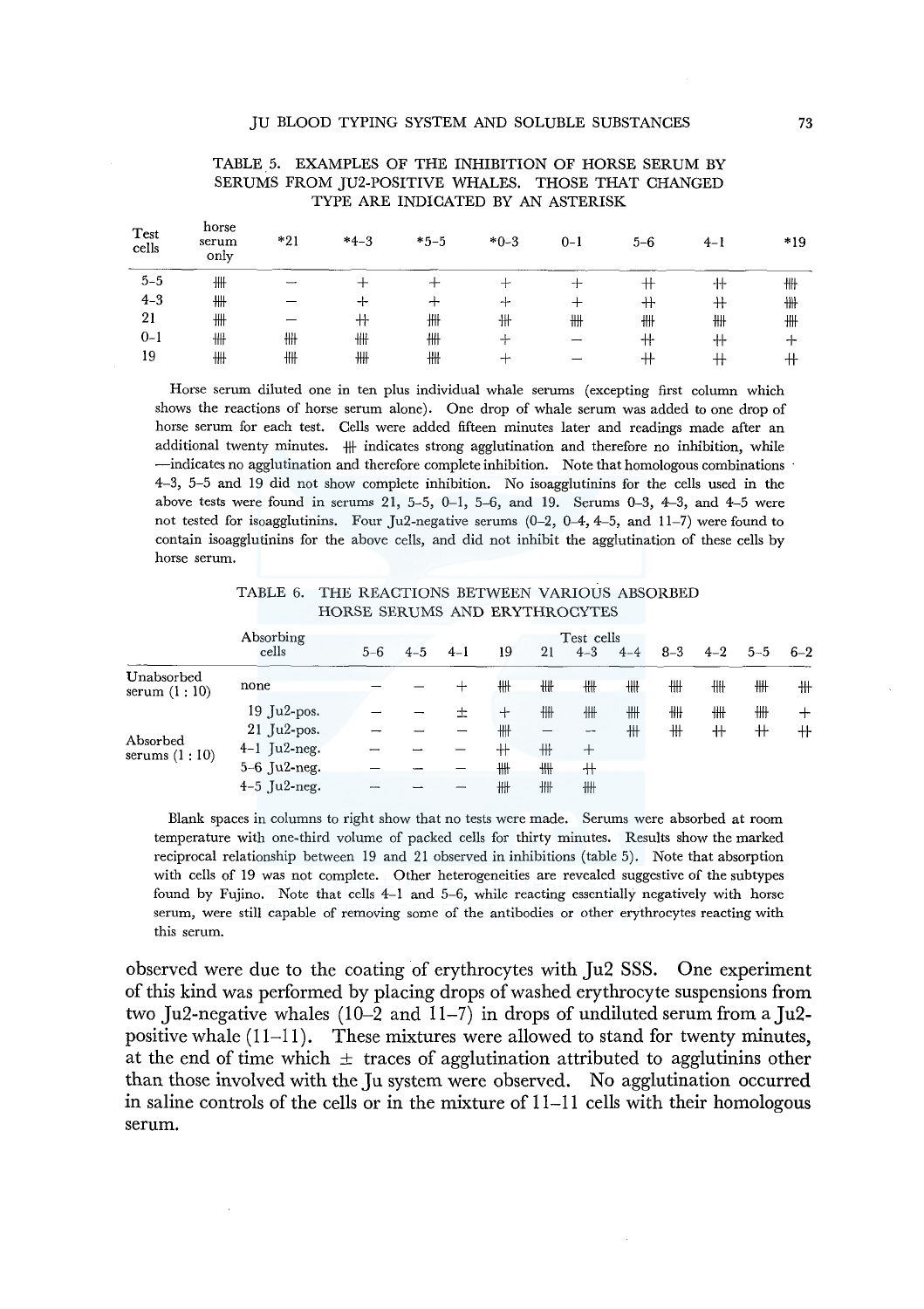Drops of horse serum  $(1:5)$  were then added to the three mixtures of cells with 11-11 serum. At the end of a second period of twenty minutes cells of 10-2 and 11-7 showed strong  $(H)$  agglutination while those of 11-11 were negative. In contrast horse serum placed in the saline controls gave only a  $\pm$  agglutination with  $10-2$  cells, none with  $11-7$  cells, and  $\mathbb{H}$  with  $11-11$  cells. These results can be interpreted as due to the coating of the erythrocytes with Ju2 SSS in the case of cells  $10-2$  and  $11-7$ , and to the inhibition of horse serum in the case of  $11-11$ . They were confirmed in a second series of experiments that showed the titer of Ju2 SSS inhibitor in 11-11 serum to be one in sixteen with respect to the reactions of horse serum with 11-11 cells; and one in four with respect to ability to coat the cells of 11-7. (The serum of 11-7 contained strong iso-antibodies for 11-11 cells and for all the Ju2-positive cells shown in table 5. It did not inhibit the reactions of horse serum with these cells).

A second experiment similar in kind to the one just described was performed by placing a suspension of human type A cells in the serum of anotner Ju2-positive whale 5-3. This serum was also known to inhibit the agglutination of its homologous cells by horse serum. No agglutination of the human cells occurred in this serum after twenty minutes. The adition of horse serum (one in ten) to the mixture again resulted in a strong agglutination after a twenty minutes wait. The cells of Ju2-negative whale 0-2 also were affected by 5-3 serum in the same way. Controls showed that the horse serum alone gave only traces of agglutination with the human cells and none with the 5-3 whale cells.

A third experiment was made with the serum of Ju2-positive whale 0-1 also known to contain horse serum inhibitor and not to contain isoantibodies. In this case, however, it was not possible to induce the agglutination of human A cells or those of Ju2-negative whale  $0-2$ . The serum of whale  $0-2$  did not appear to contain Ju2 SSS as shown by an inhibition experiment which took into account the presence of isoagglutinins in the 0-2 serum.

One set of experiments was made which showed that the serum of Ju2 positive whale II-II strongly inhibited the agglutination of its own cells by finback anti-Ju2 serum (no. 34) as well as that of the cells of Ju2 positive whale  $0-1$ .

# DISCUSSION

While alternative explanations can not yet be ruled out, the observations reported above support the concept that the changes in type of sperm whale erythrocytes were the result of post-mortem coating with Ju2 SSS. Changes of a similar nature have been produced experimentally with the cattle J antigen, originally reported by Stormont (1949) and more recently by Stone (1962). It is also of some interest that Stone et al (1954 p. 399) comment that occassionally a sample of cattle cells classified as J negative later showed very weak reactions with high concentrations of J reagents, and that these individuals occurred among those whose serum contained J inhibitor. Experiments reported by Kodani (1962) show that the blood group phenotypes of human epithelial cells can also be altered by exposure to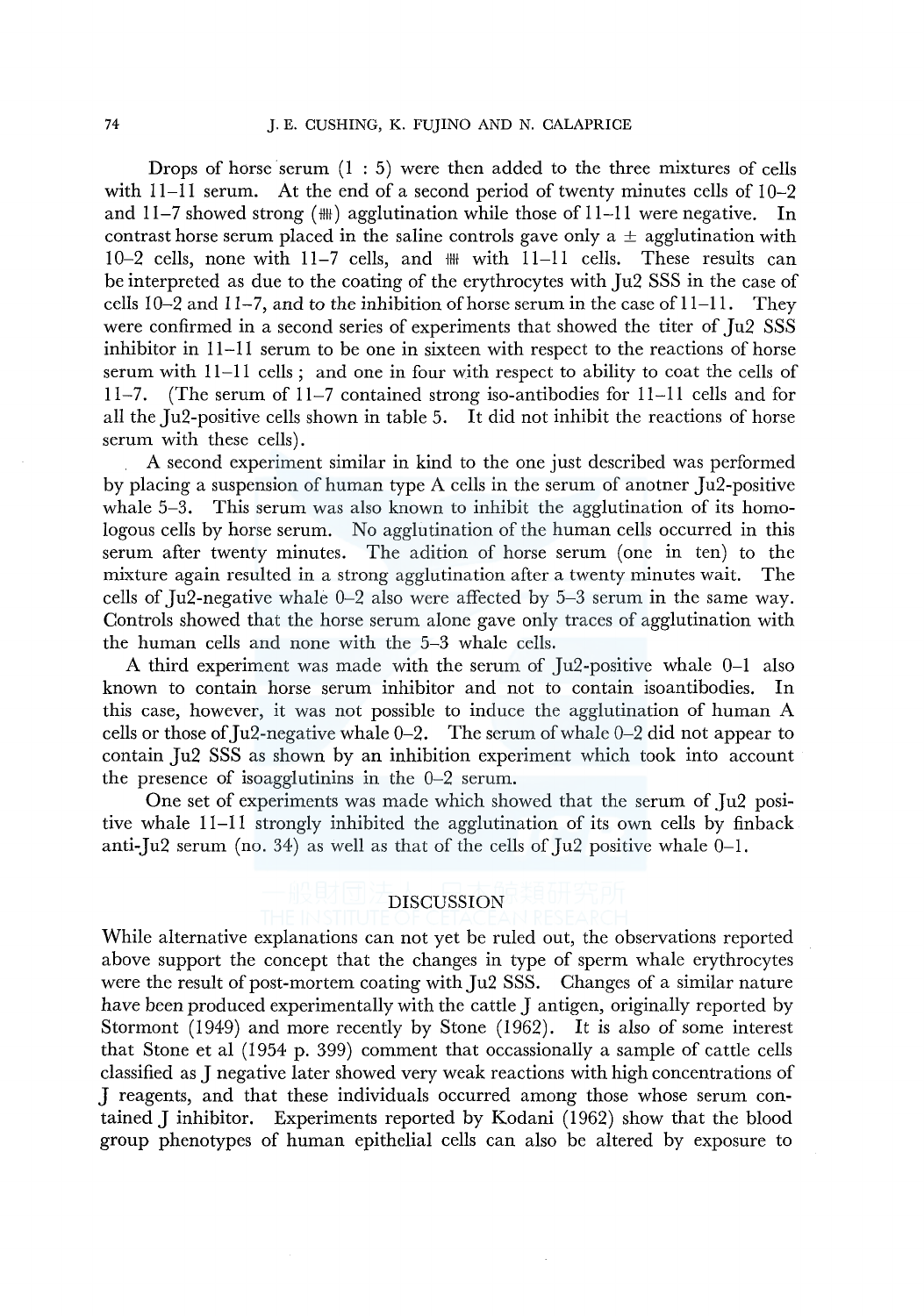soluble heterologous blood group substances. The occurrence of Ju2-negative whales whose serum contained isoantibodies for Ju2-positive cells, and which were not capable of inhibiting the action of horse serum, show that the two major classes of whales found in California and the Antarctic also exist in the Peruvian population. However, the frequency of individuals whose erythrocytes reacted strongly with horse serum (including the five that changed type) was much higher in the Peruvian sample than in the others. Such whales totaled 25 among a sample of 33 whales that were systematically typed with horse serum and the two antifinback heteroimmune serums. (Whales 4-1 and 5-6 are counted as negative in this instance as they did not agglutinate in horse serum).

The tentative explanation offered for the high frequency of Ju2-positive erythrocytes in the Peruvian material is based on the fact that the blood was obtained from whales in a relative advanced post-mortem condition due to a longer period, in higher temperatures of sea and air, between death and flensing. In addition, the samples, having been taken from supercial cuts rather than the heart, were exposed to mixture with body fluids other than serum. These factors could well provide a reasonable opportunity for Ju2 SSS to coat the erythrocytes after the death of the animal. If this explanation is correct the Ju2 antigen, by comparison with Antarctic data, would seem to occur on the erythrocytes of living individuals with much less frequency than it occurs in the serum and or other tissues as a soluble substance.

The above considerations obviously lead to an evaluation of the usefulness of the Ju antigens in population reaserch. Two points are to be made. First, the phenomenon of type change was not observed by Fujino in his studies on sperm whales. This supports the view that fresh blood samples taken from the heart present an accurate picture of the relations between Ju2 antigen in the serum and attached to erythrocytes. Second, no type changes have been observed in the very extensive research that has been done on finback whales. Here not only are the conditions of sampling significant, but also the fact that this species, being a baleen whale, is very far removed in an evolutionary sense from the sperm whale. This is significant as it is known that the human ABO substances vary with respect to their solubility and occurrence upon erythrocytes among the many species where they occur (see, for example, Mourant 1954 page 175 on the primates). Other points could be made, but enough has been written upon which to base two conclusions from the results of this paper. First, the Ju2 finback-like antigens in sperm whales appear to be soluble antigens with properties akin to the soluble antigens known in other species. Second, samples taken from the heart blood of tecently killed whales appear to present valid material for frequency determinations. However, further blood typing studies involving the Ju system will have to consider the possible complexities introduced by soluble components of this system and methods of sampling. That the frequency of the different phenotypes produced by systems involving soluble antigens can be determined is already shown in them literature on the occurrence of cattle J in various breeds (Sprague 1958, Stormont 1959) and by the studies that have been made on the human Lewis system (Race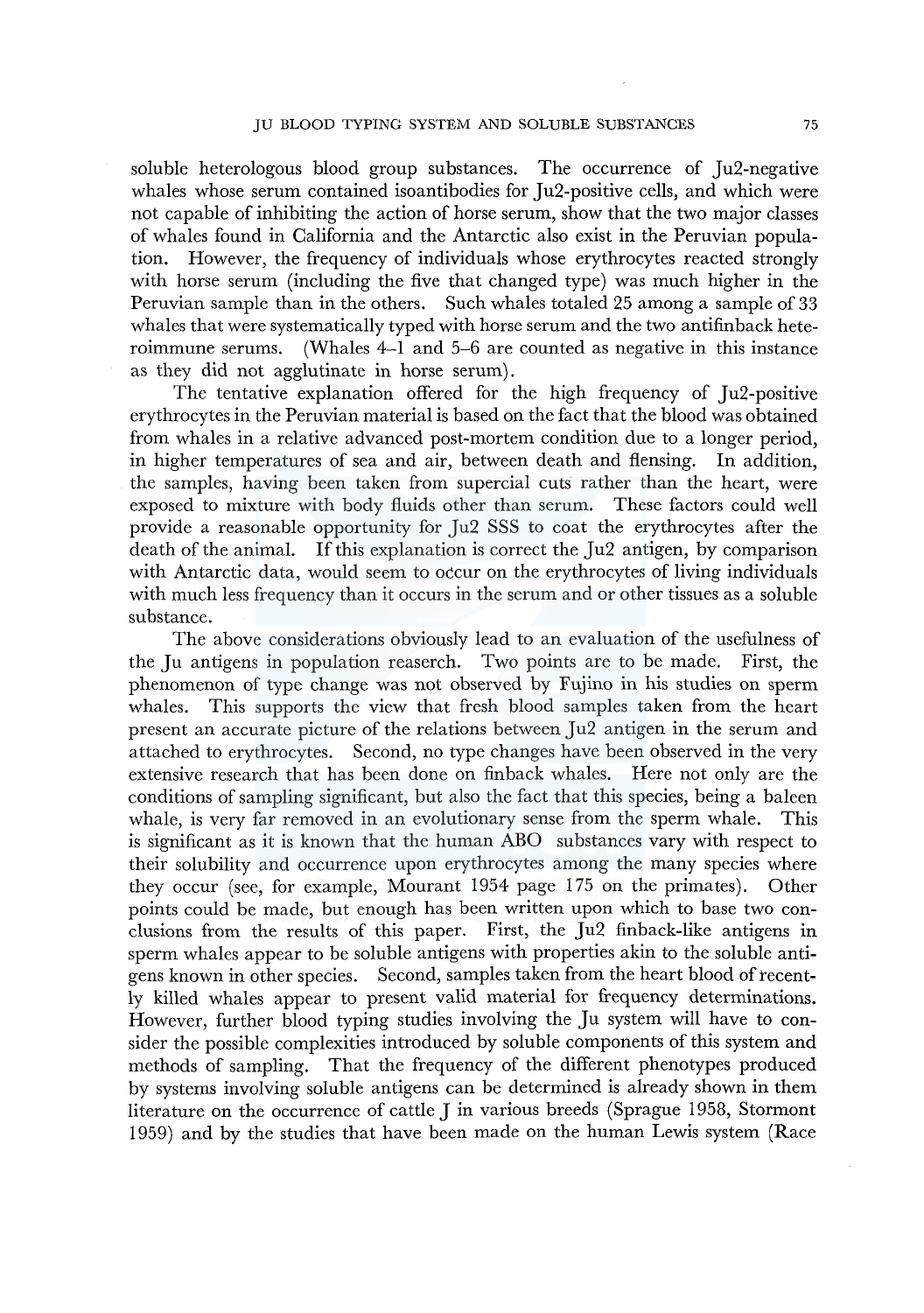et al. 1958).

#### SUMMARY

This paper reports the discovery of a pair of antigens in sperm whales that resemble the Jul and Ju2 antigens of finbacks and other species. Reagents for the detection of these antigens include heteroimmune antifinback serums, the normal serums of several domestic animals, and isoantibodies for Ju2 in sperm whale serum. The Ju2 antigen exists as a series of at least four subtypes. The distribution of Ju2 positive individuals was determined in Antarctic samples of sperm whale populations. Observations on sperm whales taken off Peru suggest that the Ju2 antigen can exist as a soluble substance which can cause changes of type in erythrocytes on post-mortem.

### ACKNOWLEDGEMENTS

The authors acknowledge support and assistance from the following organizations and persons: The Ministry of Education, The Japanese Government; The United States Office of Naval Research, Biology Branch (Contract No. NONR 03503); the officers and the crews of the factory ship, Kyokuyo-maru No. 2; The Cia Balleneria Del Norte, Tierra Colorado, Peru; The Del Monte Whaling Co., San Francisco; The Golden Gate Whaling Co., San Francisco; Mr. Dale Rice, U.S. Bureau of Commercial Fisheries, Seattle; and Dr. H. Omura, Director, The Whales Research Institute, Tokyo. Dr. Lucian Sprague, U. S. Bureau of Commercial Fisheries, Honolulu, made valuable suggestions concerning the preparation of this manuscript.

#### LITERATURE CITED

- CUSHING, J.E. (1962). Immunogenetic concepts in marine population research. *American Naturalist,*  (889):
- CUSHING, J.E., K. FUJINO and K. TAKAHASHI. (1959). Glycerol-freezing technique as an aid in blood typing of whales. *Sci. Rep. Whales Res. Inst.* 14: 89-100.
- FUJINO, K. (1954). On the serological constitution of the sperm- and baird beaked-whales (I). Blood groups of the sperm and baird-beaked whales. *Sci. Rep. Whales Res. Inst.* 9: 105-120.
- FUJINO, K. (1960). Immunogenetic and marking approaches to identifying subpopulations of the North Pacific Whales. *Sci. Rep. Whales Res. Inst.* 15: 85-142.
- KODANI,, M. (1962). In vitro alteration of blood group phenotypes of human epithelial cells exposed to heterologous blood group substances. *Proc. qf Society for Experimental Biology and Medicine,* 109 : 252-258.
- MouRANT, A. E. (1954). The distribution of the human blood groups. *Charles C. Thomas Publ. Springfield,*  Ill.
- RACE, R.R. and R. SANGER. (1958). Blood groups in man. 3rd ed. *Blackwell Scientific Publ.* Oxford.

SNEATH, J. S. and P.H. A. SNEATH. (1959). Absorption of blood-group substances from serum on to red cells in Blood Groups. *British Medical Bull.* 15: 154-157.

SPRAGUE, L. M. (1958). On the recognition and inheritance of the soluble blood group property "Oc" of cattle. *Genetics,* 43: 906-912.

STONE, W. H. (1962). The J substance of cattle. *Annals of the New York Academy of Sciences,* 97 (I) : 269-280.